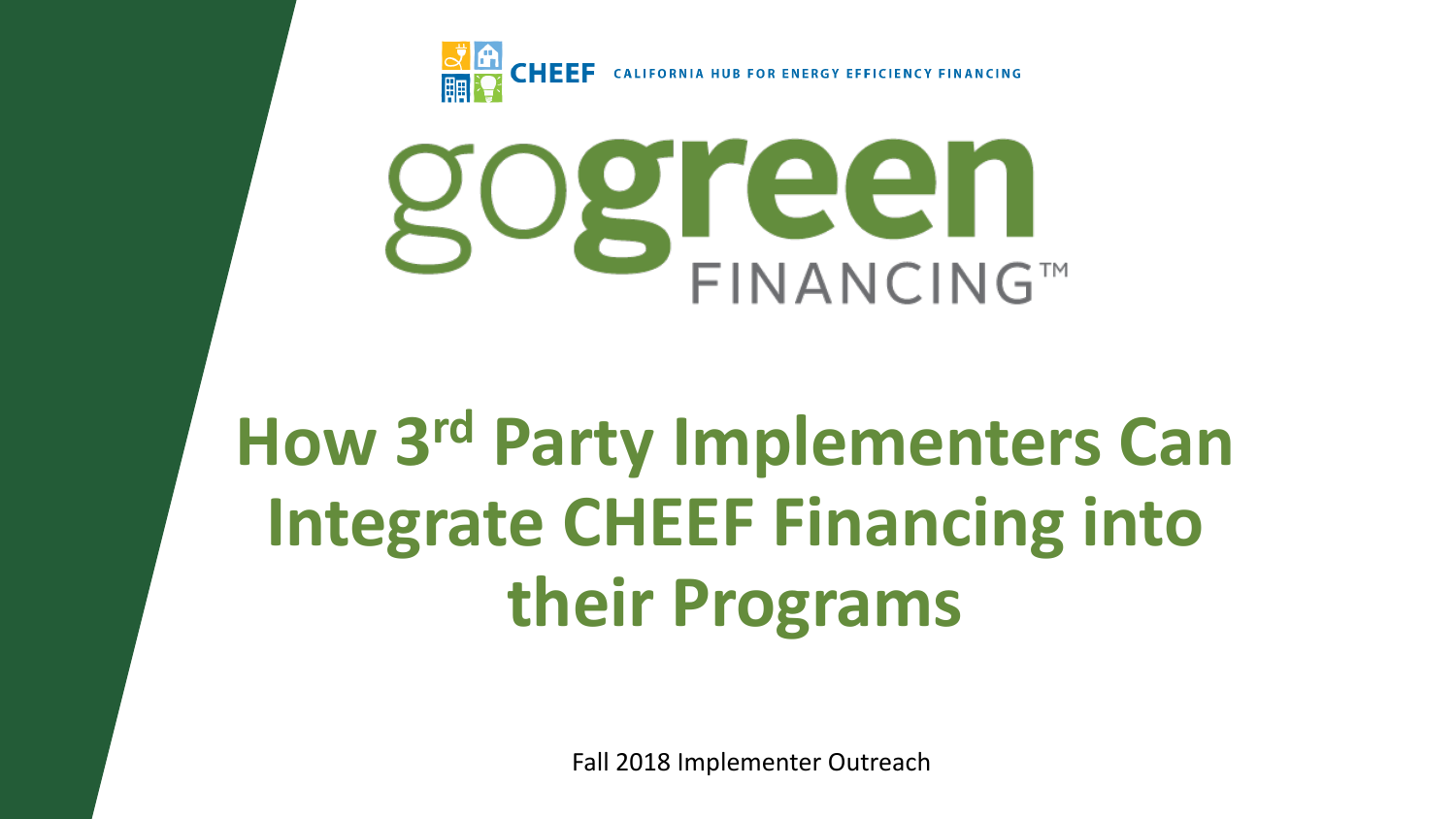# **We need private capital to reach our building energy efficiency goals**

- There are not enough public or ratepayer \$ to upgrade all of California's buildings
- CPUC, through Decision 13-09-04, et al. authorized the utilities to use ratepayer funds for the administration of several finance pilot programs, and to provide credit enhancements to participating finance companies
	- Residential, Commercial, Affordable Multi-Family, Public Building markets
	- Designed to leverage third party, private capital and bring attractive financing options to customers
- CAEATFA implementing with the 4 Investor Owned Utilities as partners
- Financing not secured by the property
- Open market approach: multiple finance companies can participate
- On-Bill and Off-Bill repayment options

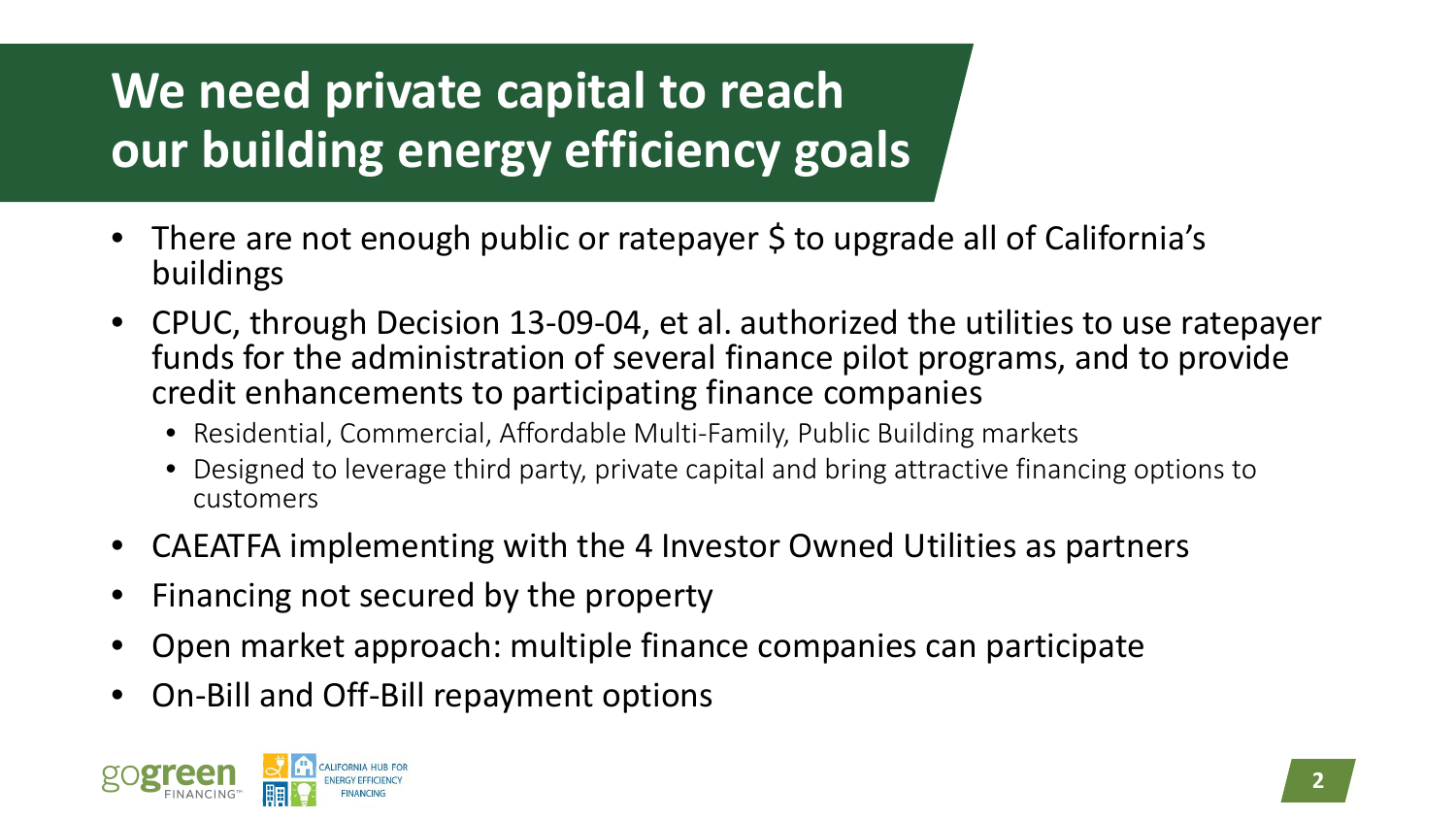**Take advantage of our financing programs to help your programs gain uptake**

**All measures approved for an IOU rebate or incentive program qualify. Any EE or DR measure or project that is part of** *your* **IOU approved program is eligible for our financing.** 



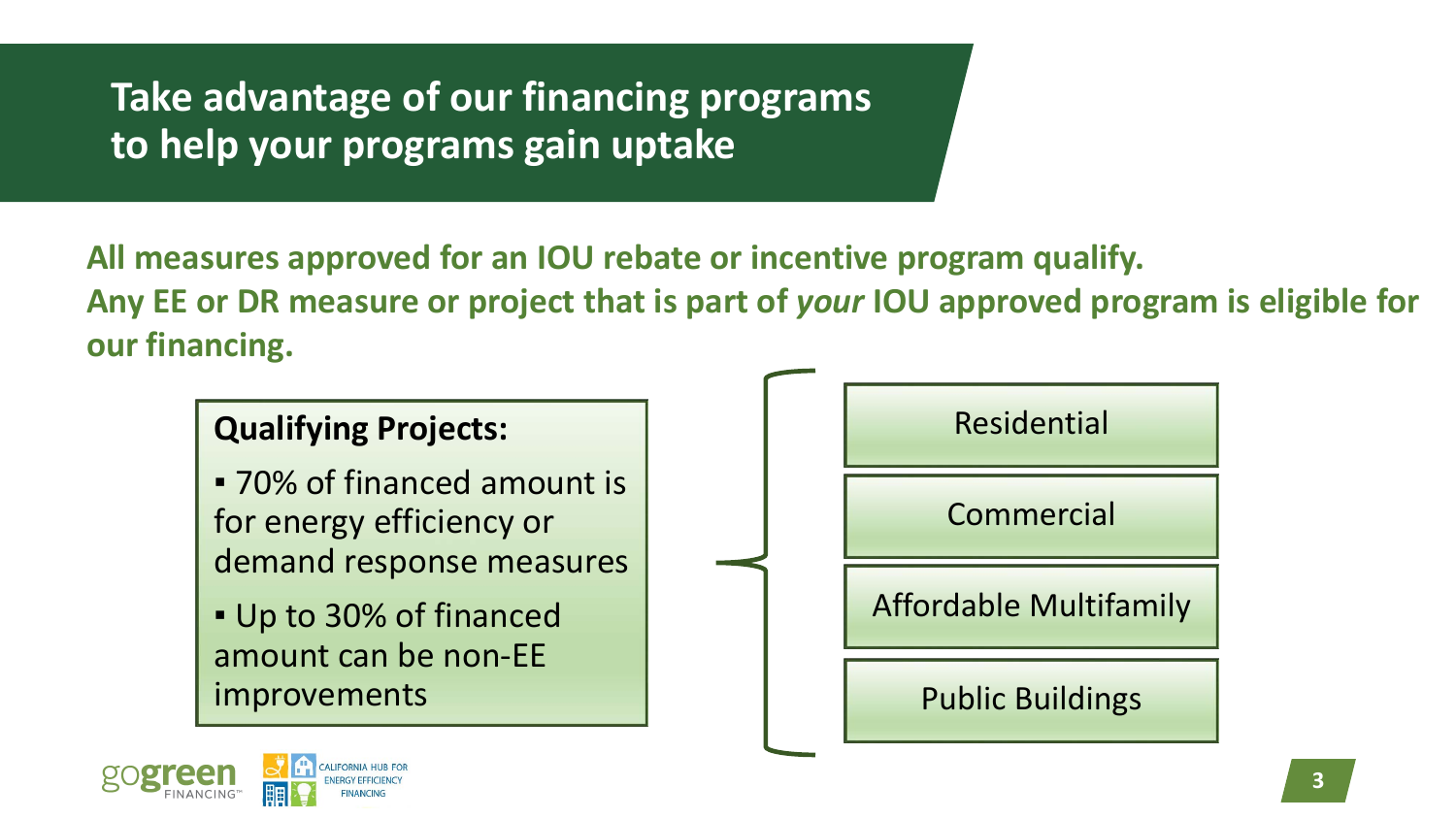#### **How is CHEEF financing better than walking into a bank?**















**Tangible benefits provided by lenders to borrowers in CHEEF Residential Energy Efficiency Loan (REEL) Program due to the credit enhancement**

| <b>Credit expansion</b>                                 | FICO minimums lowered to 600<br>Regional lenders lowered FICO minimums to 580 |
|---------------------------------------------------------|-------------------------------------------------------------------------------|
| <b>Rate reduction</b>                                   | $546 - 1097$ bps<br>One lender lowered 1097 bps for FICO of 600               |
| <b>Term extension (means lower</b><br>monthly payments) | Extended from 5 Years to up to 15 Years                                       |
| Amount available to borrow                              | Raised from \$10k to \$50k                                                    |



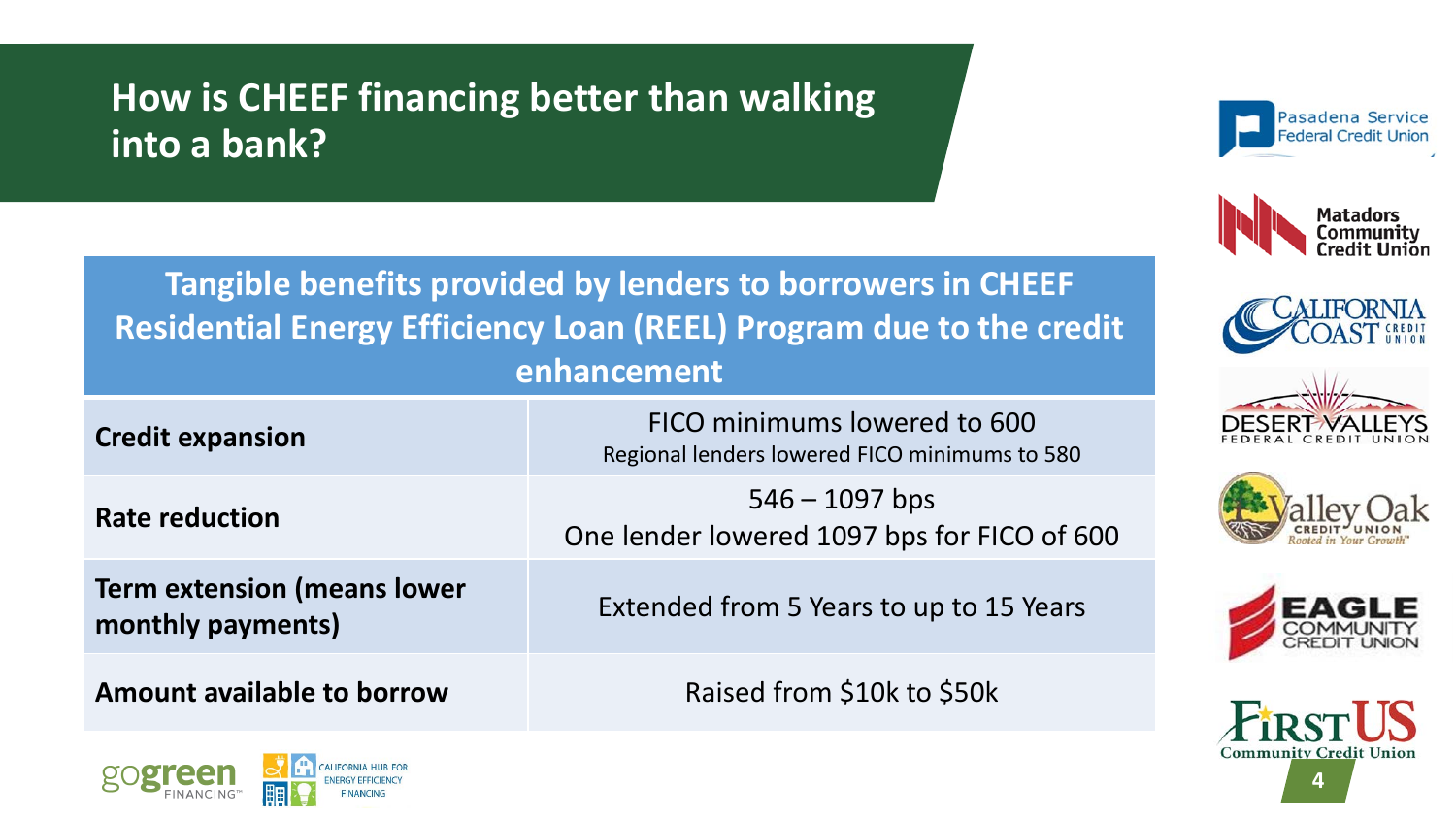**Over 200 utility customers have already used REEL, our residential financing** 

**7 Approved Lenders \$17,000 Average loan size Lenders have financed more than \$4.5 Million In REEL Loans 277 Participating Contractors 7% Average interest rate 52% Homes located in LMI Census Tracts**

#### Borrower Requirements

Single-family home, townhome, condo, duplex, triplex, fourplex or manufactured home, up to four units.

Credit score minimum of 580\*

Debt to income limit of 55%

\* Some lenders have their own higher minimum FICO requirements. The 2 statewide lenders require FICO minimums of 600 and 640, respectively.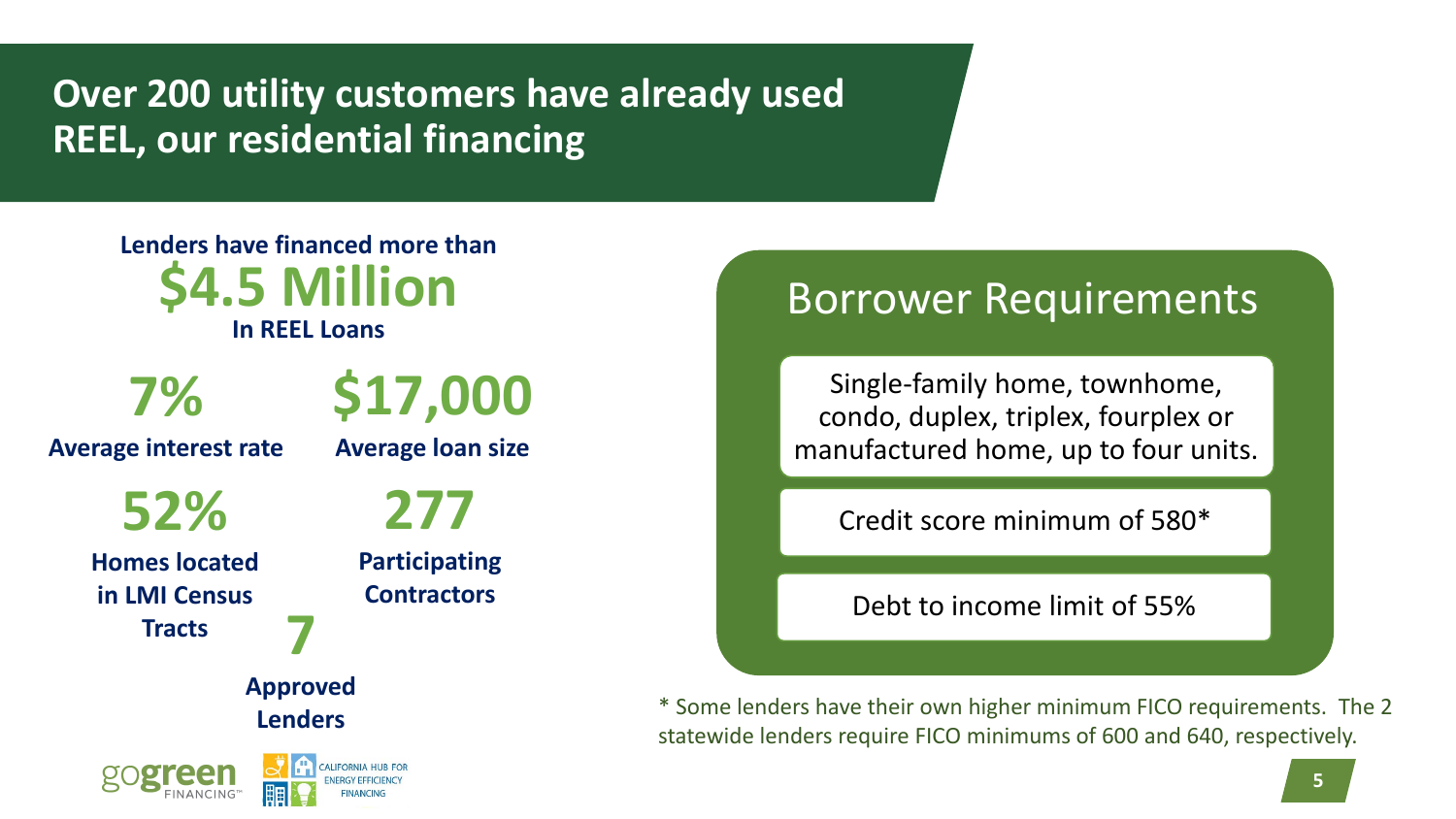**CHEEF commercial financing program can help your customers complete projects with no cash outlay**

**Program flexibility**

**Expected benefits to customer (compared to traditional offerings)**

**Multiple product options**



- Up to \$5MM per project
- Fast and efficient approval
- On-Bill and Off-Bill repayment options
- Microloans under \$5,000 expected (CAEATFA actively recruiting a lender)
- Broader credit approval (customers with shorter time in business or lower credit scores)
- Lower interest rates
- Longer term financing and larger amounts available
- Traditional loans
- Equipment leases and finance agreements
- Service agreements
- Savings-based payment agreements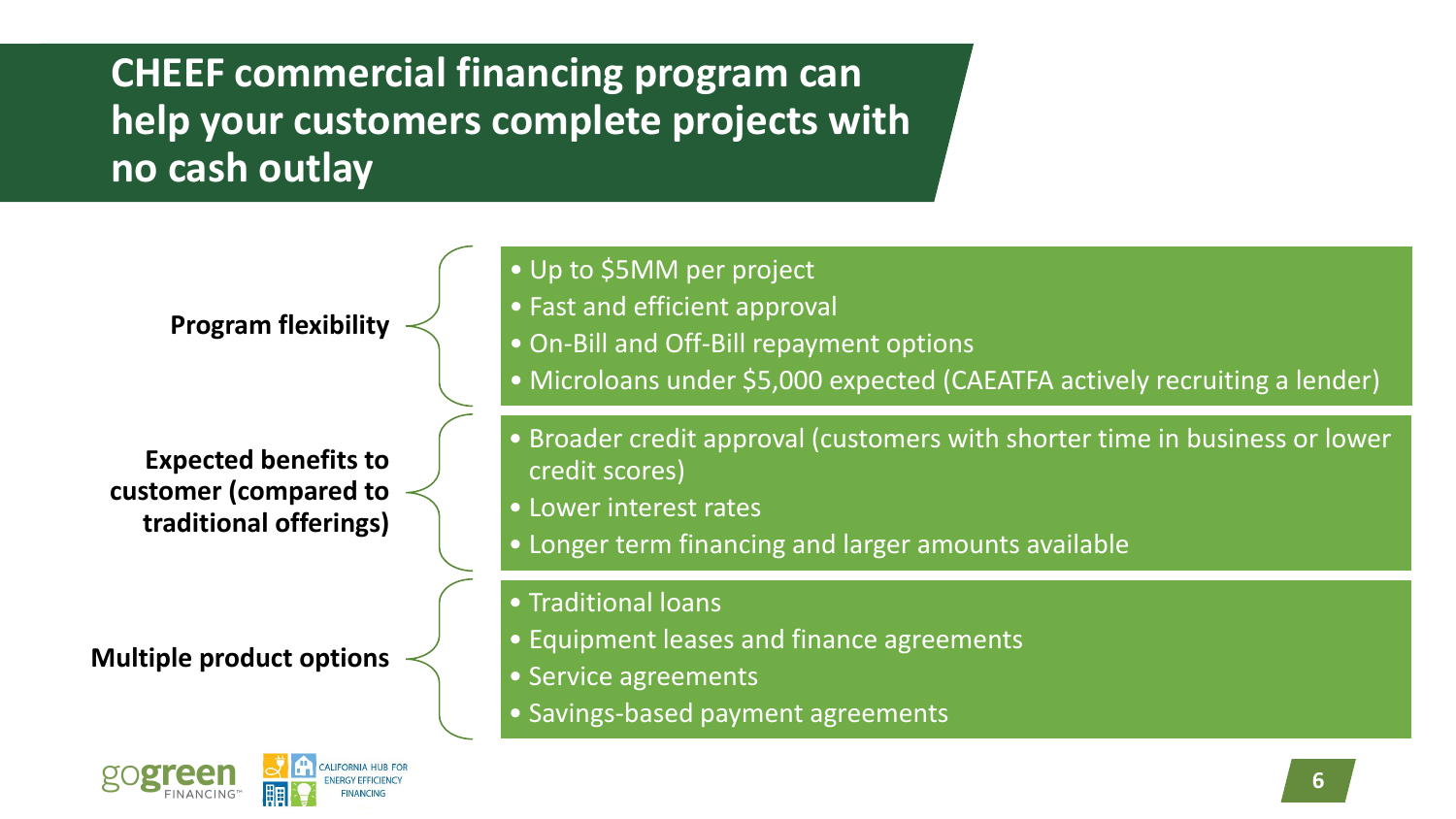## **Use CHEEF and OBF to complete the financing puzzle**





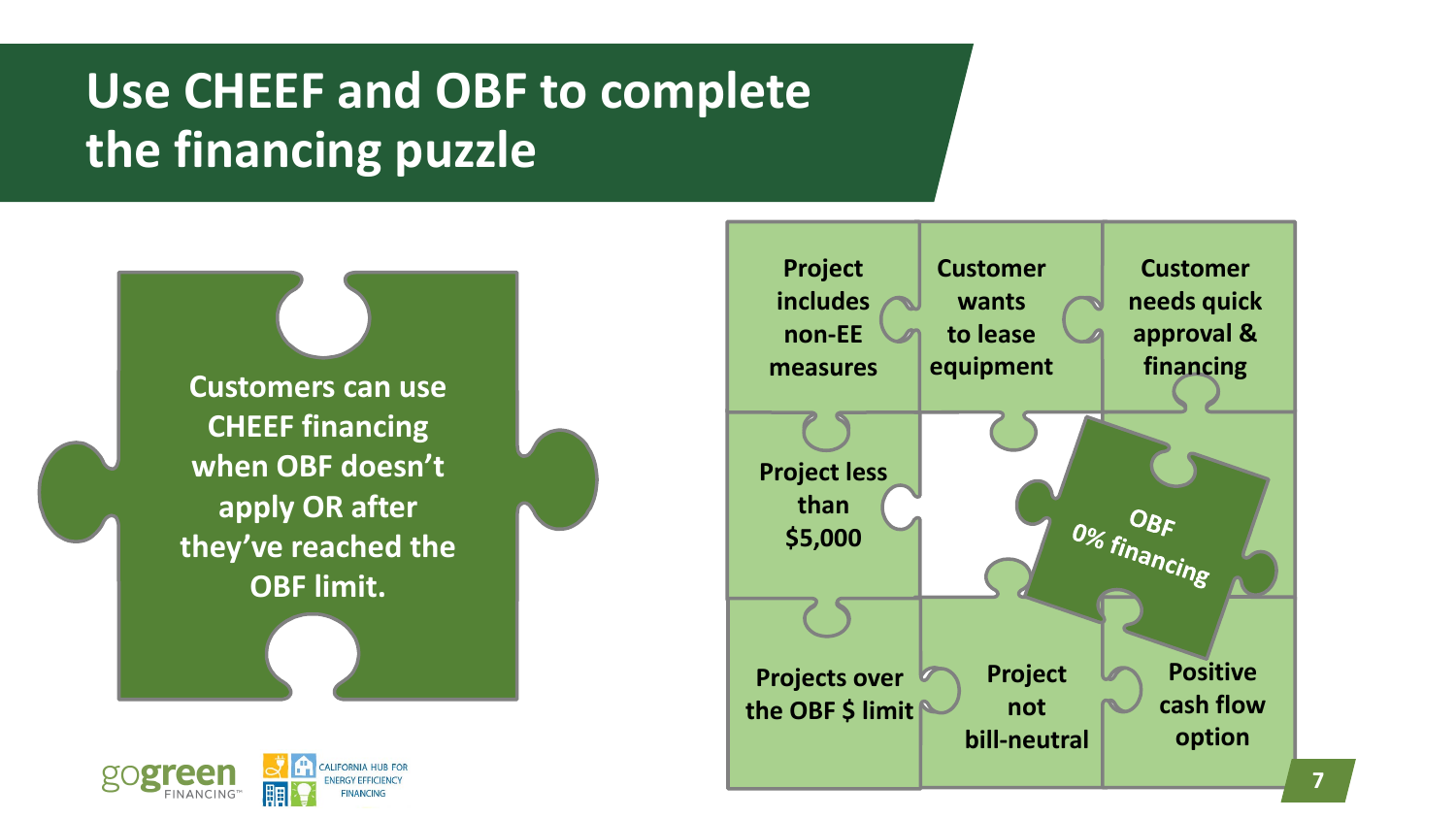### **Incorporate our financing offerings into your program design**

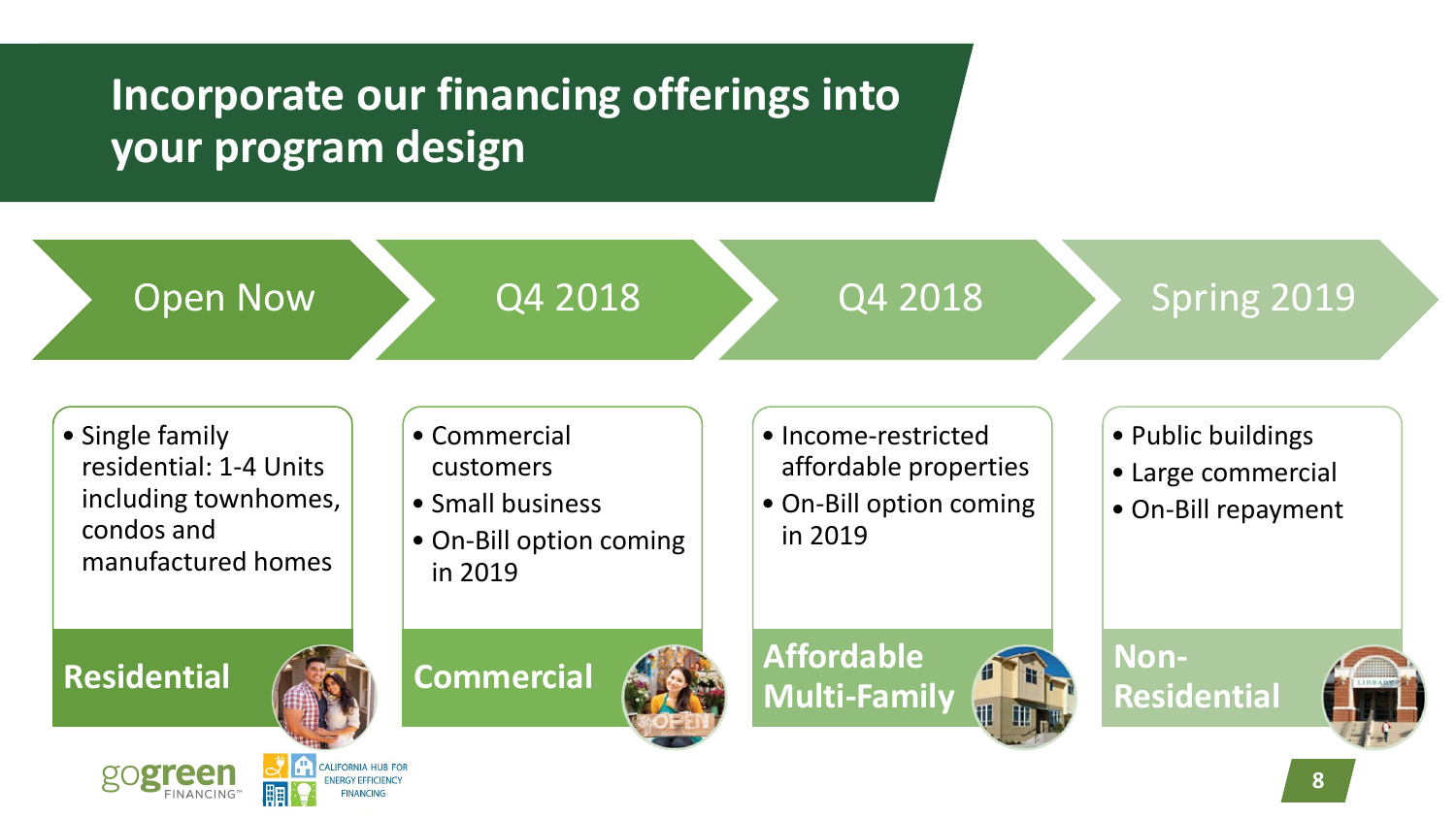**Your finance and contractor partners can join our programs**

Connect your program partners with the CHEEF so they can benefit:

- $\checkmark$  Be featured on GoGreenFinancing.com and as part of statewide marketing campaigns
- $\checkmark$  Affiliate with a state-backed financing program
- $\checkmark$  Finance entities get access to a credit enhancement in the form of a loan loss reserve contribution for every enrolled project